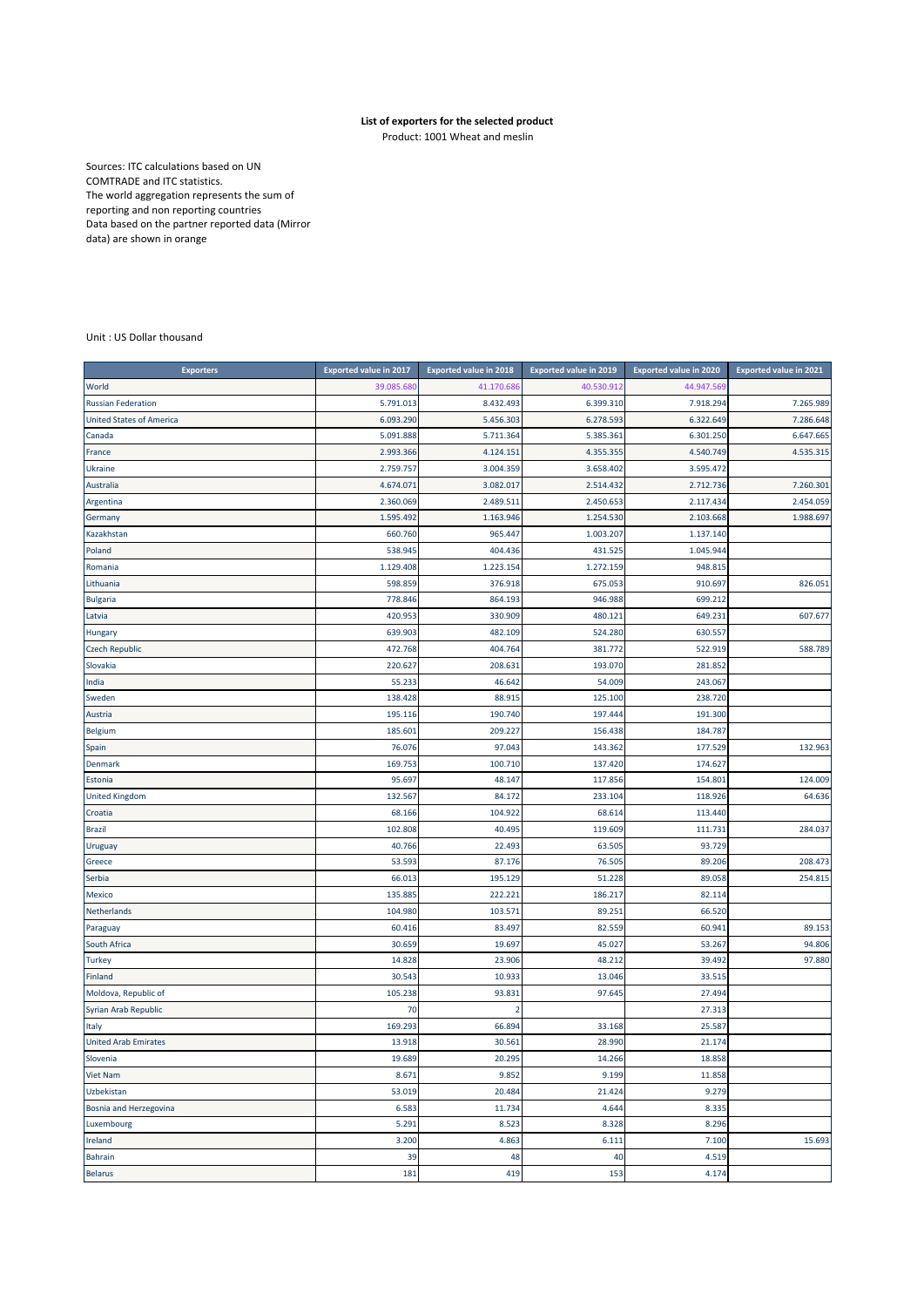| Portugal                                | 9.963                   | 8.506                   | 6.380        | 3.058                      | 1.299       |
|-----------------------------------------|-------------------------|-------------------------|--------------|----------------------------|-------------|
| Mozambique                              | 1.549                   | 253                     | 2.652        | 3.056                      | 2.289       |
| Zimbabwe                                | 5.280                   | 10                      | 255          | 2.466                      |             |
| Senegal                                 | 84                      | 756                     | 1.221        | 1.636                      |             |
| Macedonia, North                        | 2.877                   | 2.919                   | 1.244        | 1.085                      |             |
| Côte d'Ivoire                           | 207                     | 200                     | 943          | 881                        |             |
| Sri Lanka                               |                         |                         |              |                            |             |
|                                         | 909                     |                         | 521          | 831                        |             |
| El Salvador                             | 421                     | 425                     | 435          | 508                        |             |
| Iraq                                    | 93                      | 12                      | 493          | 505                        |             |
| Kenya                                   | 3.663                   | 1.153                   | 1.012        | 482                        |             |
| Dominican Republic                      | 56                      | 185                     | 351          | 431                        |             |
| Jordan                                  | 48                      | 23.615                  | 118          | 419                        |             |
| Peru                                    | 1.810                   | 157                     | 138          | 394                        |             |
| Switzerland                             | 209                     | 151                     | 237          | 362                        | 186         |
| Kuwait                                  | 830                     | 1.058                   | 622          | 321                        |             |
| Tanzania, United Republic of            | 1.422                   | 315                     | 6            | 296                        |             |
| Libya, State of                         | 4.400                   | $\mathbf 0$             |              | 219                        |             |
| Lebanon                                 | 632                     | 1.475                   | 1.768        | 203                        |             |
| Malaysia                                | 2.936                   | 460                     | 173          | 143                        | 217         |
| Oman                                    | 931                     | 785                     |              | 132                        |             |
| Yemen                                   | 470                     | 366                     | 77           | 124                        |             |
| Albania                                 | $\mathbf 0$             | $\mathbf 0$             | $\mathbf 0$  | 105                        |             |
| <b>Free Zones</b>                       |                         |                         |              | 90                         |             |
| <b>New Zealand</b>                      | 150                     | 29                      | 64           | 60                         | 548         |
| South Sudan                             |                         | 5                       |              | 39                         |             |
| Botswana                                | 5                       | $\mathbf 0$             | $\pmb{0}$    | 36                         |             |
|                                         |                         |                         |              |                            |             |
| Armenia                                 | 18                      | 5                       | 11           | 34                         |             |
| Andorra                                 | $\pmb{0}$               | 0                       |              | 30                         |             |
| Cyprus                                  | $\mathbf{1}$            | 1                       | 66           | 21                         |             |
| Uganda                                  | 57                      | 28                      | 34           | 21                         |             |
| Thailand                                | 8                       | 23                      | 29           | 19                         | 36          |
| Zambia                                  | $\pmb{0}$               | 0                       | $\pmb{0}$    | 17                         |             |
| Norway                                  | 1                       | 147                     | 67           | 17                         | 3           |
| Taipei, Chinese                         | $\mathbf 1$             | $\overline{2}$          | 1            | 14                         |             |
| Papua New Guinea                        |                         | 437                     | 399          | 13                         |             |
| Egypt                                   | 318                     | 2.405                   | 3            | 13                         |             |
| Georgia                                 | 2.260                   | 2.154                   | 877          | 13                         | 393         |
| Morocco                                 | 241                     | 1                       | 52           | 12                         |             |
| Namibia                                 | 0                       | 0                       | 0            | 10                         |             |
| Kyrgyzstan                              | 26                      | $\mathbf 0$             | 0            | 10                         |             |
| Jamaica                                 | $\pmb{0}$               | $\mathbf 0$             | 0            | 10                         |             |
| Afghanistan                             | $\pmb{0}$               | 3                       | 0            | 8                          |             |
|                                         | 14                      | 36                      | L,           |                            |             |
| чіgегіа<br>Ghana                        | $\overline{9}$          | 93                      | $\pmb{0}$    | $\overline{7}$             |             |
| Singapore                               | 651                     | 478                     | 951          | -7                         |             |
|                                         | 675                     |                         | 755          | 6                          |             |
| Israel                                  |                         | 341                     |              |                            | $\mathbf 0$ |
| Korea, Republic of                      | $\overline{2}$          | $\overline{\mathbf{3}}$ | 133          | 4                          |             |
| Mali                                    | $\mathbf 0$             | 35                      | 0            | 4                          |             |
| Palestine, State of                     | 22                      | 5                       | 3            | 3                          |             |
| Bangladesh                              |                         |                         | 3            | 2                          |             |
| Philippines                             | $\mathbf{1}$            | $\mathbf 0$             | $\pmb{0}$    | $\overline{2}$             |             |
| Liberia                                 | 10                      |                         |              | -1                         |             |
| Montenegro                              | $\mathbf 0$             | $\pmb{0}$               | 0            | -1                         |             |
| Colombia                                | 0                       | $\mathbf 0$             | 3            | -1                         |             |
| Congo                                   | $\overline{\mathbf{0}}$ | $\mathbf 0$             | 0            | $\mathbf{1}$               | $\mathbf 0$ |
| Congo, Democratic Republic of the       |                         |                         |              |                            |             |
|                                         | 806                     | $\pmb{0}$               | 0            | -1                         |             |
|                                         | $\mathbf 0$             | $\bf{0}$                | 2            | -1                         |             |
| Ethiopia<br>Guatemala                   | 274                     | 256                     | 85           |                            |             |
| Hong Kong, China                        | $\mathbf 0$             | $\mathbf 0$             | 3            | $\mathbf 0$                | 7           |
|                                         | 284                     | 344                     | 72           | $\mathbf 0$                | $\mathbf 0$ |
|                                         | $\pmb{0}$               | 1                       | 0            | 0                          |             |
|                                         | 4                       |                         |              |                            |             |
| Lesotho                                 |                         | $\bf{0}$                | $\mathbf{1}$ | $\mathbf 0$                |             |
| Guyana<br>Fiji<br>Iceland               | $\overline{2}$          | $\mathbf 0$             | 0            | $\mathbf 0$                |             |
| Indonesia                               | $\pmb{0}$               | 540                     | $\pmb{0}$    | $\mathbf 0$                |             |
| Iran, Islamic Republic of<br>Costa Rica | 19.790<br>31            | 9.935<br>$\mathbf 0$    | $\pmb{0}$    | $\mathbf 0$<br>$\mathbf 0$ |             |